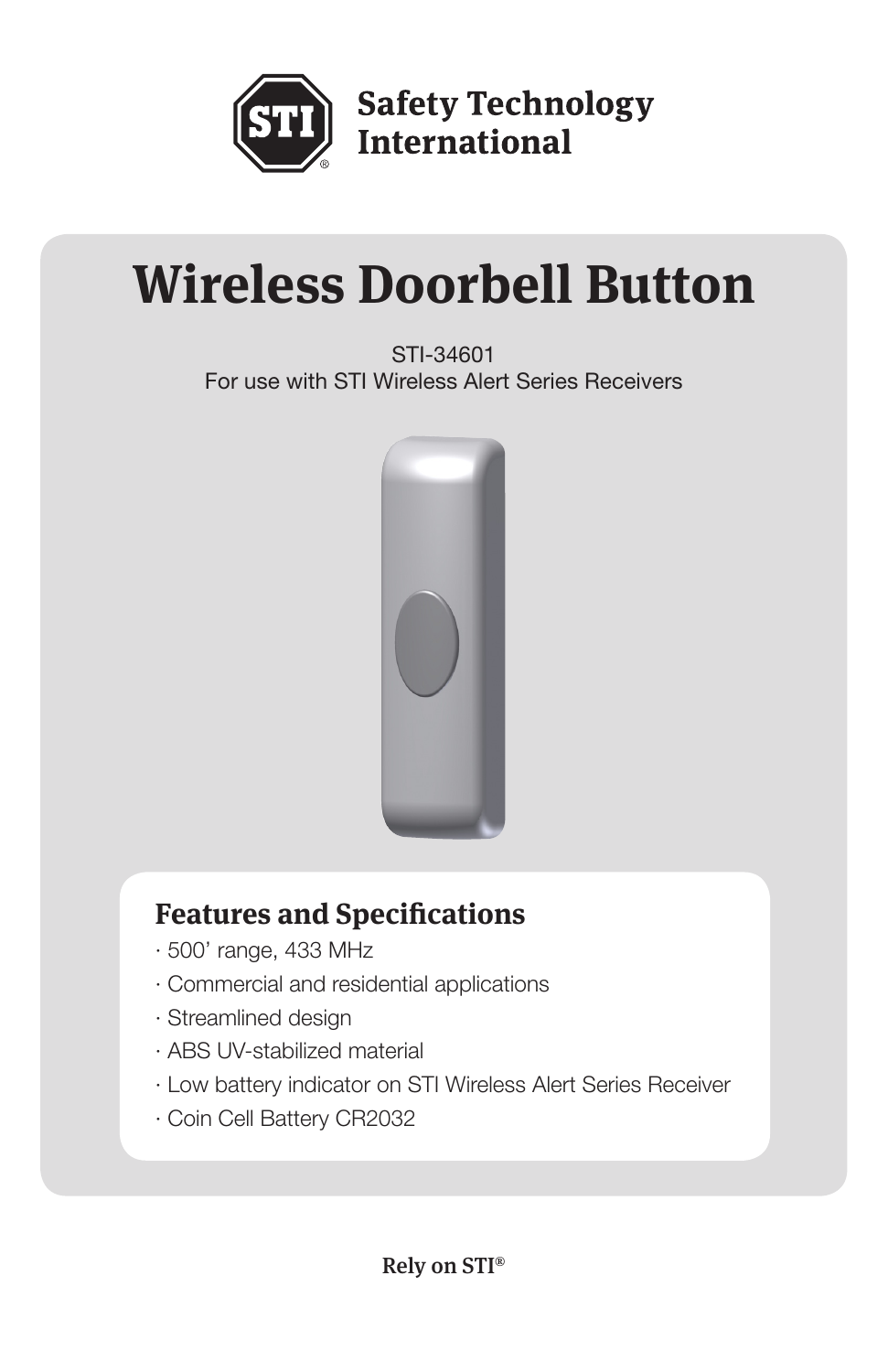*Thank you for purchasing the STI Wireless Doorbell Button. Your satisfaction is very important to us. Please read this manual carefully to get the most from your new product.*

#### **Installation Instructions**

- 1. To remove cover, insert screwdriver, or other small device, at bottom of cover and depress gently. Rotate until tab disengages (Fig. 1).
- 2. Insert the battery by placing it under the top claws and then pushing battery into the bottom cradle (Fig. 2 and 3).
- 3. Attach backplate onto mounting surface with two included  $#6 - 32"$  screws (Fig. 4).
	- 4. Snap cover back together (Fig. 4).
	- 5. The Wireless Doorbell Button can now be enrolled into your 433 MHz Wireless Receiver. (Refer to receiver instructions for enrollment and programming.)



FIG. 1



FIG. 2











FIG. 4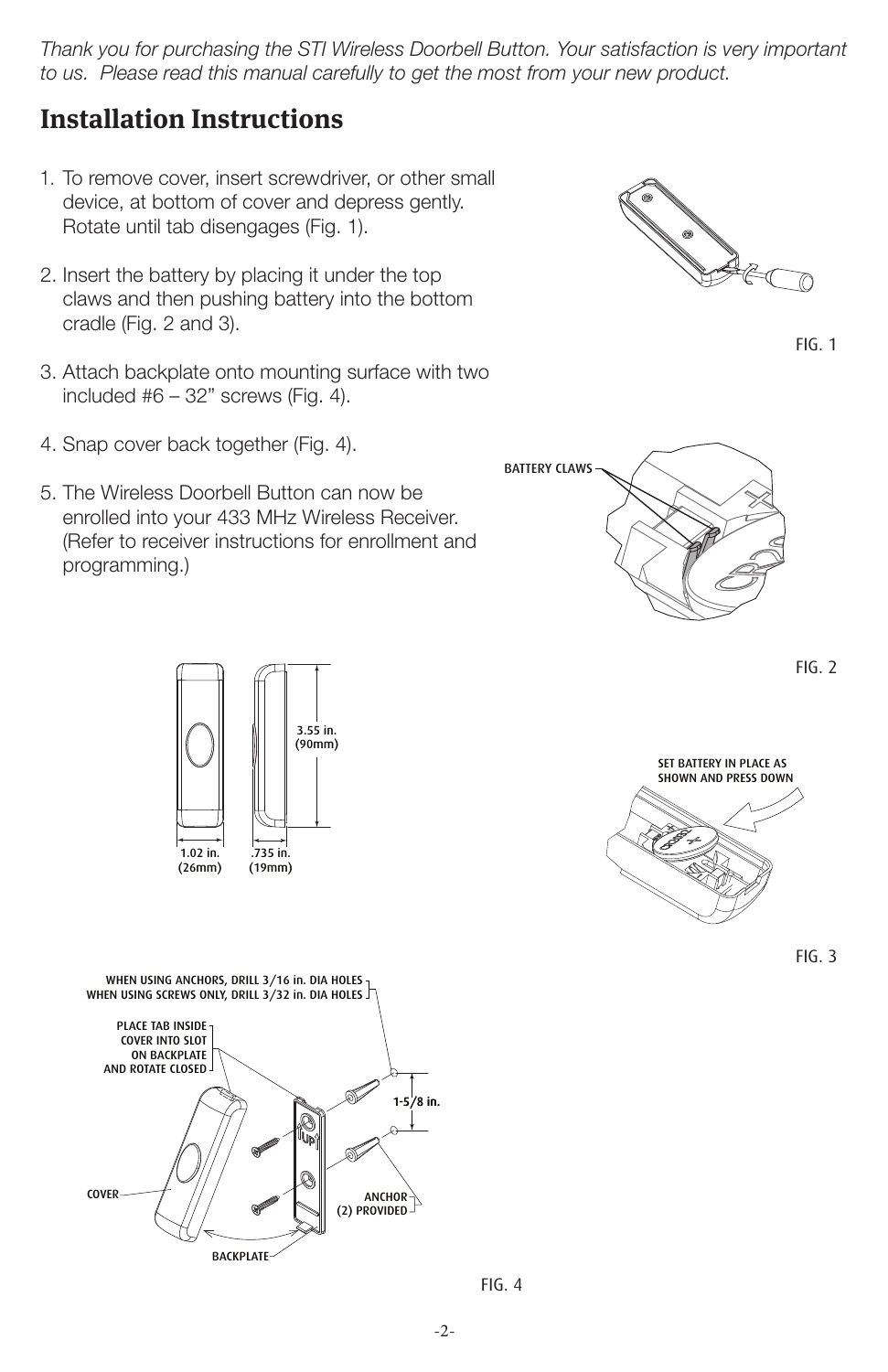## **Important Notice**

This device complies with Part 15 of the FCC Rules. Operation is subject to the following two conditions:

This device may not cause harmful interference.

This device must accept any interference that may be received, including interference that may cause undesired operation.

Changes or modifications not expressly approved by STI could void the user's authority to operate this equipment.

This product meets the applicable industry Canada Technical specifications.

Le Présent matériel est conforme aux spécifications techniques applicables d'Industrie Canada.

Model: 34601 FCC ID: TXL34601 IC: 6335A-34601

This device is a button transmitter intended for home and office use in all EU and EFTA member states.

#### **Warranty**

Safety Technology International, Inc. warrants to the original consumer/purchaser that this product shall be free of defects in material and workmanship under normal use and circumstances for a period of one (1) year from the original date of purchase.

Electronic warranty form at www.sti-usa.com/wc14.

### **Technical Support**

Contact STI at 800-888-4784